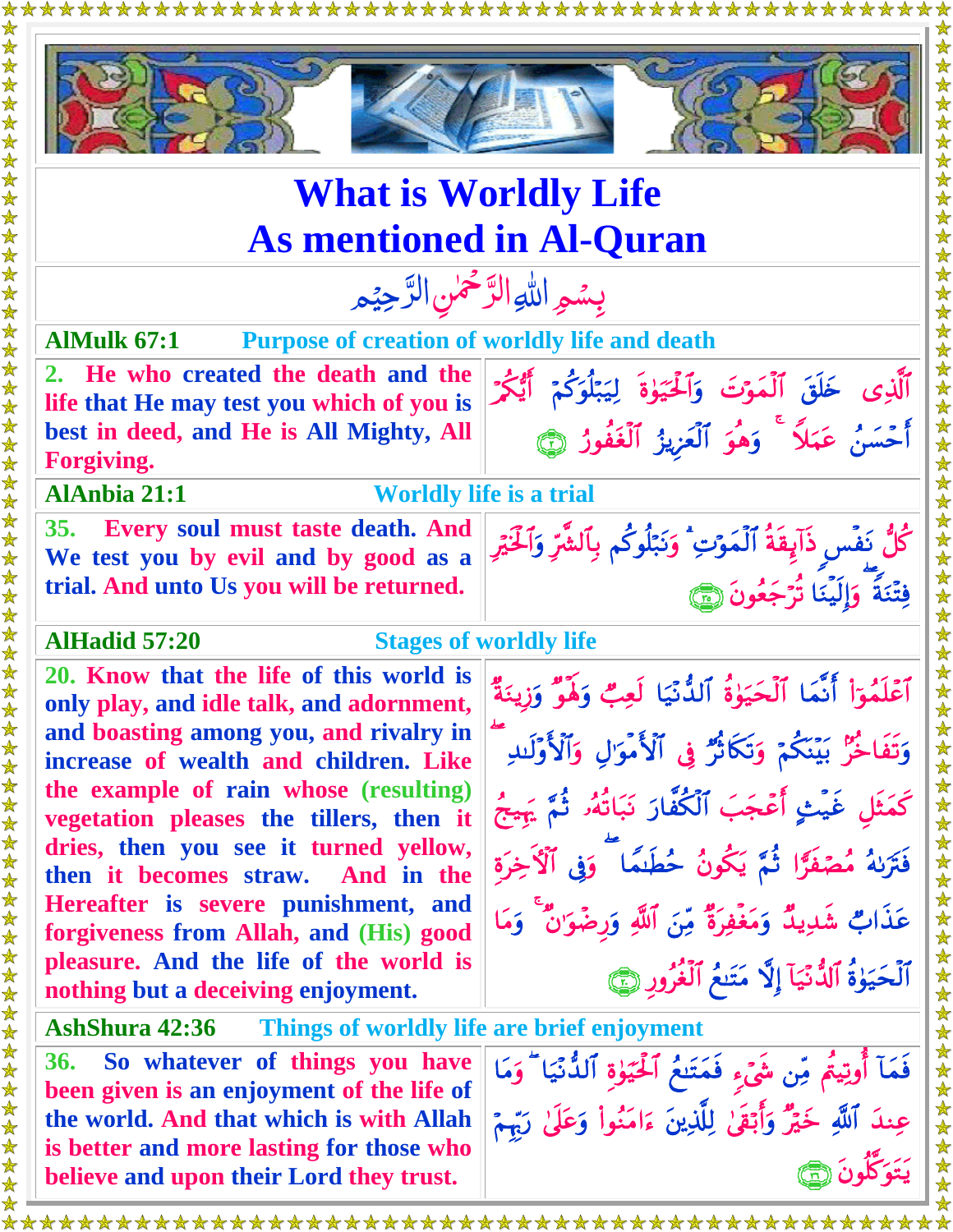| <b>AAlAala 87:16</b><br>You prefer this worldly life                                                                     |                                                                                                                 |  |
|--------------------------------------------------------------------------------------------------------------------------|-----------------------------------------------------------------------------------------------------------------|--|
| 16. But you prefer the life of this world.                                                                               | بَلْ نُؤَيْرُونَ ٱلْحَيَوٰةَ ٱلدُّنْيَا ۞                                                                       |  |
| <b>Faatir 35:5</b>                                                                                                       | Let not worldly life deceive you                                                                                |  |
| 5. O mankind, indeed the promise of<br>Allah is true. So let not deceive you the                                         | يَتَأَيُّهَا ٱلنَّاسُ إِنَّ وَعْدَ ٱللَّهِ حَقٌّ فَلَا تَغُرَّنَّكُمُ                                           |  |
| life of the world, and let not deceive you<br>the deceiver (Satan) about Allah.                                          | ٱلۡحَيَوٰةُ ٱلدُّنۡيَا ۗ وَلَا يَغُرَّنَّكُم بِٱللَّهِ ٱلۡغَرُوزُ ﴾                                             |  |
| <b>Fussilat 41:31</b><br>Angels will speak about our worldly life                                                        |                                                                                                                 |  |
| 31. We were your friends in the life of<br>the world and in the Hereafter. And                                           | خَنُ أَوۡلِيَآؤُكُمۡ فِى ٱلۡحَيَوٰةِ ٱلدُّنۡيَا وَفِى ٱلۡٱخِرَةِ ۖ                                              |  |
| you will have therein whatever your                                                                                      | وَلَكُمْ فِيهَا مَا تَشْتَهِيّ أَنفُسُكُمْ وَلَكُمْ فِيهَا مَا                                                  |  |
| souls desire, and you will have therein<br>whatever you ask for.                                                         | تَدَّعُونَ ۞                                                                                                    |  |
| <b>AzZukhruf 43:32</b>                                                                                                   | Livelihood in the life of this world                                                                            |  |
| 32. Is it they who distribute the mercy of<br>your Lord. It is We who have distributed                                   | أَهُمْ يَقْسِمُونَ رَحْمَتَ رَبِّكَ ۚ خَمْنُ قَسَمْنَا بَيْنَهُم                                                |  |
| between them their livelihood in the life<br>of the world, and We have raised some                                       | مَّعِيشَتَهُمْ فِي ٱلْحَيَوٰةِ ٱللُّذَيَا ۚ وَرَفَعَنَا بَعۡضَهُمۡ فَوَقَ                                       |  |
| of them above others in ranks, that<br>some of them may make use of others for<br>service. And the mercy of your Lord is | بَعۡضٖ دَرَجَىتٍ لِّيَتَّخِذَ بَعۡضُهُم بَعۡضًا سُخۡرِيَّا                                                      |  |
| better than that which they accumulate.                                                                                  | وَرَحْمَتُ رَبّكَ خَيْرٌ مِّمَّا يَجَمَعُونَ (٢٣                                                                |  |
| <b>Muhammad 47:36 In the worldly life righteousness brings prosperity</b>                                                |                                                                                                                 |  |
| 36. The life of this world is only a play<br>and diversion. And if you believe and                                       | إِنَّمَا ٱلْحَيَوٰةُ ٱلدُّنَّيَا لَعِبٌ وَلَهَوٌ ۚ وَإِن تُؤْمِنُواْ                                            |  |
| fear, He will give you your rewards, and<br>will not ask of you your possessions.                                        | وَتَتَّقُواْ يُؤَتِكُمْ أُجُورَكُمْ وَلَا يَسْئَلُكُمْ أَمْوَالِكُمْ                                            |  |
|                                                                                                                          |                                                                                                                 |  |
| 女女女女女女女女女女女女女女女女女女女女女女女女<br><b>AnNaziat 79:37-41</b><br><b>Preferring worldly life</b>                                   |                                                                                                                 |  |
| Then as for him who had rebelled.<br><b>37.</b><br>38. And preferred the life of the world.                              | فَأَمَّا مَن طَغَىٰ رَبَّ، وَءَاثَرَ ٱلْحَيَوٰةَ ٱلدُّنَّيَا رَبَّ،<br>فَإِنَّ ٱلْجَحِمَ هِىَ ٱلْمَأْوَىٰ رَبَّ |  |
| 39. Then indeed, Hell shall be his abode.                                                                                |                                                                                                                 |  |
| <b>AlGhafir 40:39</b><br>Righteous people also warn about worldly life                                                   |                                                                                                                 |  |
| 39. "O my people, this life of the world                                                                                 |                                                                                                                 |  |
| is only an enjoyment, and indeed, the<br>Hereafter, that is the enduring home."                                          | يَنقَوْمِ إِنَّمَا هَـٰذِهِ ٱلْحَيَوٰةُ ٱلدُّنْيَا مَتَنَعٌ وَإِنَّ<br>ٱلْأَخِرَةَ هِيَ دَارُ ٱلْقَرَارِ ۞      |  |
|                                                                                                                          |                                                                                                                 |  |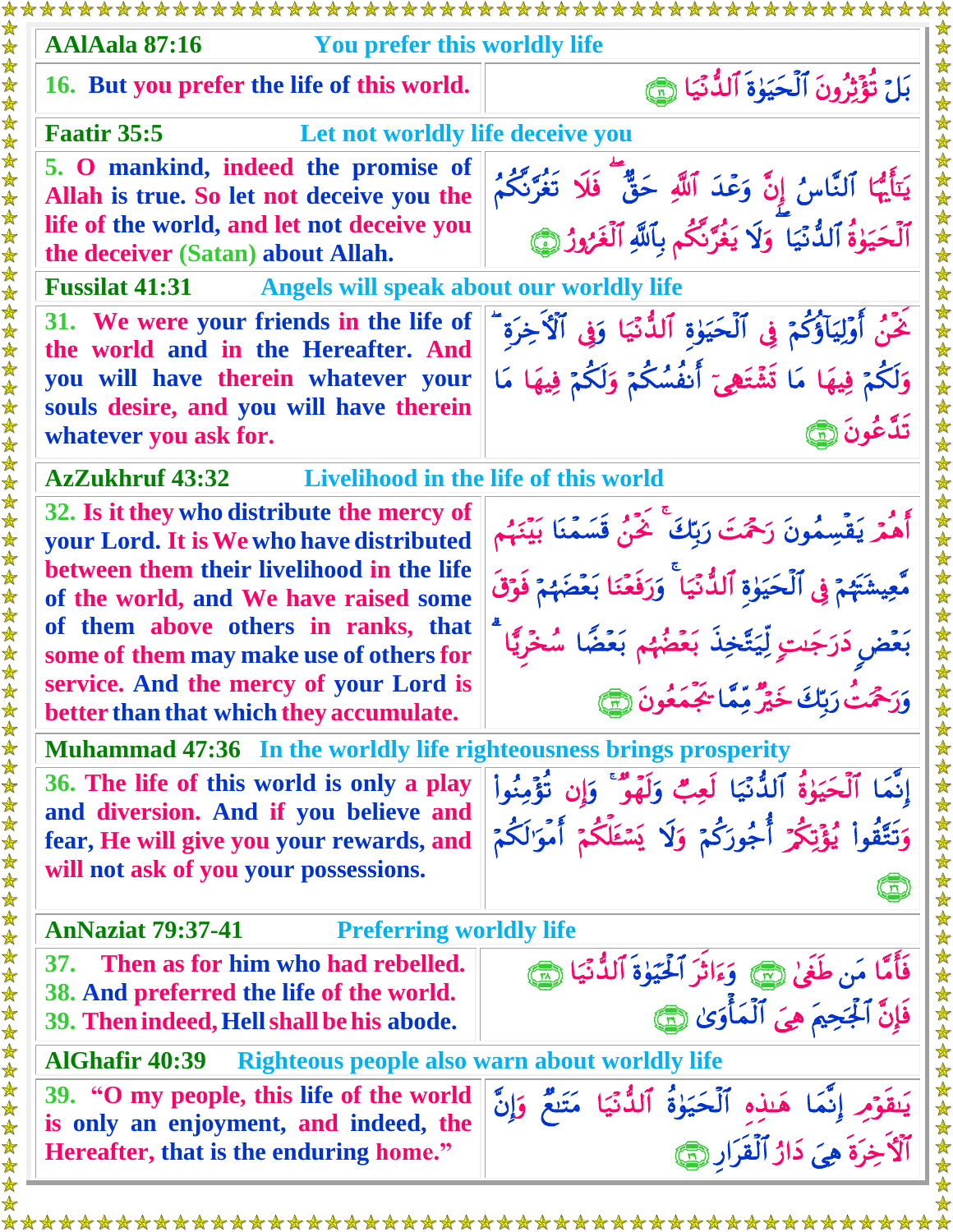| Disbelievers are punished in the worldly life                                        |                                                                                          |
|--------------------------------------------------------------------------------------|------------------------------------------------------------------------------------------|
| <b>AzZumur</b> 39:26                                                                 |                                                                                          |
| 26.<br>So Allah<br>made them<br>taste<br>humiliation in the life of the world. And   | فَأَذَاقَهُمُ ٱللَّهُ ٱلْخِزْىَ فِى ٱلْحَيَوٰةِ ٱلدُّنْيَا ۖ وَلَعَذَابُ                 |
| the punishment of the Hereafter will be<br>greater, if only they knew.               | ٱلْأَخِرَةِ أَكْبَرُ لَوْكَانُواْ يَعْلَمُونَ ۞                                          |
| <b>AlGhafir 40:51</b><br>Allah's help in the worldly life and the Hereafter          |                                                                                          |
| 51. Indeed, We do help Our messengers,<br>and those who believe, in the life of the  | إِنَّا لَنَنصُرُ رُسُلَنَا وَٱلَّذِينَ ءَامَنُواْ فِي ٱلْحَيَوٰةِ                        |
| world, and on the day when the<br>witnesses will stand forth.                        | ٱلدُّنۡيَا وَيَوۡمَ يَقُومُ ٱلۡأَشۡهَىٰذُ ۞                                              |
| <b>Fussilat 41:61</b> How punishment may come in the worldly life                    |                                                                                          |
| 16. So We sent upon them a furious<br>wind in evil days, that We might make          | فَأَرْسَلْنَا عَلَيْهِمْ رِجْحًا صَرْصَرًا فِيّ أَيَّامٍ نَحِسَاتٍ<br>女女女女女女             |
| them taste the punishment of disgrace<br>in the life of the world. And the           | لِّئُذِيقَهُمْ عَذَابَ ٱلْخِزْيِ فِى ٱلْحَيَوٰةِ ٱلدُّنَّيَا                             |
| punishment of the Hereafter will be more<br>disgracing, and they will not be helped. | وَلَعَذَابُ ٱلْأَخِرَةِ أَخْزَىٰ ۖ وَهُمْ لَا يُنصَرُونَ ١                               |
| <b>AzZukhruf 43:35</b> Adornment of gold are temporary in the worldly life           |                                                                                          |
| 35. And adornments of gold. And all<br>that is not but an enjoyment of the life      | وَزُخْرُفًا ۚ وَإِن كُلُّ ذَٰٰزِلكَ لَمَّا مَتَنعُ ٱلْحَيَوٰةِ<br>女女女女女                  |
| of the world. And the Hereafter with<br>your Lord is for the righteous.              | ٱلدُّنۡيَا ۚ وَٱلۡٱخِرَةُ عِندَ رَبِّكَ لِلۡمُتَّقِينَ ( ۗ                               |
| AlJasia 44:35 Rejecting Allah's word brings deception in the worldly life            |                                                                                          |
| 35. That is because you took the verses<br>of Allah in ridicule, and the life of the | ذَٰلِكُم بِأَنَّكُمُ ٱخَّذَتُمْ ءَايَتِ ٱللَّهِ هُزُوًا وَغَرَّتْكُمُ                    |
| world deceived you. So that Day, they<br>shall not be taken out from it (Fire), nor  | ٱلۡحَيَوٰةُ ٱلدُّنَّيَا ۚ فَٱلۡيَوۡمَ لَا شُخۡرَجُونَ مِنۡمَا وَلَا هُمۡمَ               |
| can they make amends.                                                                |                                                                                          |
| AnNajam 53:29                                                                        | Not remembering Allah is only seeking worldly life                                       |
| 29. So withdraw from him who turns<br>away from Our remembrance, and does            | فَأَعْرِضَ عَن مَّن تَوَلَّىٰ عَن ذِكْرِنَا وَلَمْ يُرِدْ إِلَّا                         |
| not seek but the life of the world.                                                  | ٱلْحَيَوٰةَ ٱلدُّنَّيَا (٢٦                                                              |
| AlBaqarah 2:85-86 Not believing in the Book brings disgrace in the worldly life      |                                                                                          |
| 85. Then do you believe in part of the<br>Scripture, and disbelieve you in part.     | 女女女女女女女女女女女女女女女女女女女女女女女女<br>أَفَتُؤْمِنُونَ بِبَعْضِ ٱلْكِتَدِ وَتَكَفَّرُونَ ۖ بِبَعْضٍ |
| Then what is the recompense of those<br>who do so among you, except disgrace         | فَمَا جَزَآءُ مَن يَفَعَلُ ذَٰٰزِلَكَ مِنكُمْ إِلَّا خِزْيٌّ                             |
|                                                                                      |                                                                                          |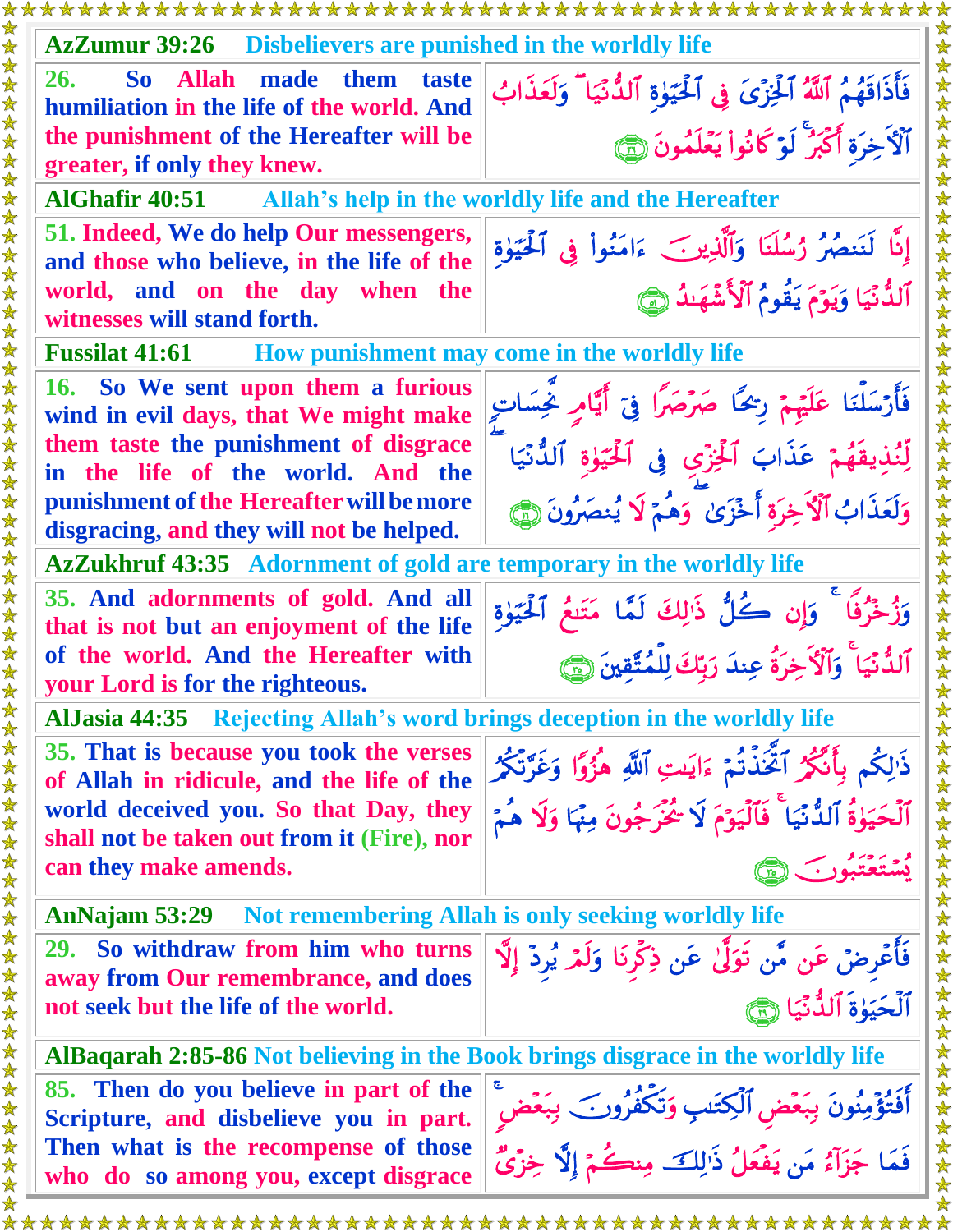| in the life of the world, and on the<br>Day of Resurrection they will be sent<br>back to the severest of punishment. And<br>Allah is not unaware of what you do. | فِي ٱلْحَيَوٰةِ ٱلدُّنَّيَا ۖ وَيَوۡمَ ٱلۡقِيَىٰمَةِ يُرَدُّونَ إِلَىٰٓ أَشَدِّ<br>ٱلۡعَذَابِ ۗ وَمَا ٱللَّهُ بِغَفِلِ عَمَّا تَعۡمَلُونَ (٢٦٢) |
|------------------------------------------------------------------------------------------------------------------------------------------------------------------|-------------------------------------------------------------------------------------------------------------------------------------------------|
| 86. Such are those who have bought the<br>life of the world in place of Hereafter.<br>So the punishment will not be lightened                                    | أُوْلَنَبِكَ ٱلَّذِينَ ٱشْتَرَوُاْ ٱلْحَيَوٰةَ ٱلدُّنْيَا بِٱلْأَخِرَةِ                                                                         |
| from them, nor will they be helped.                                                                                                                              | فَلَا يُحَفَّفُ عَنَّهُمُ ٱلْعَذَابُ وَلَا هُمْ يُنصَرُونَ (٢٣                                                                                  |
| <b>AlBaqarah 2:204</b> False speech in the worldly life                                                                                                          |                                                                                                                                                 |
| 204. And of the people is he whose<br>speech pleases you (O Muhammad) in                                                                                         | وَمِنَ ٱلنَّاسِ مَن يُعۡجِبُكَ قَوۡلَٰهُۥ فِي ٱلۡحَيَوٰةِ ٱلدُّنَّيَا                                                                           |
| worldly life, and he calls Allah to                                                                                                                              | وَيُشْهِدُ ٱللَّهَ عَلَىٰ مَا فِى قَلْبِهِۦ وَهُوَ أَلَدُّ ٱلْخِصَامِ                                                                           |
| witness as to what is in his heart.<br>And he is the fiercest of opponents.                                                                                      |                                                                                                                                                 |
| AlBaqarah 2:212 Worldly life is beautified for the disbelievers                                                                                                  |                                                                                                                                                 |
| 212. Beautified for those who disbelieve<br>is the life of this world, and they ridicule                                                                         | زُّيِّنَ لِلَّذِينَ كَفَرُواْ ٱلْحَيَوٰةُ ٱلذُّنْيَا وَيَسْخَرُونَ مِنَ                                                                         |
| of those who believe. And those who<br>fear will be above them on the Day of                                                                                     | ٱلَّذِينَ ءَامَنُواْ ۖ وَٱلَّذِينَ ٱتَّقَوَّا۟ فَوَقَهُمْ يَوْمَ ٱلۡقِيَنمَةِ                                                                   |
| <b>Resurrection. And Allah gives provision</b><br>to whom He wills without measure.                                                                              | وَٱللَّهُ يَرَزُقُ مَن يَشَآءُ بِغَيْرِ حِسَابٍ ١                                                                                               |
| <b>Beautified is the worldly life for the people</b><br><b>AalImran 3:14</b>                                                                                     |                                                                                                                                                 |
| 14. Beautified for mankind is love of<br>that they desire of women, and sons,                                                                                    | زُيِّنَ لِلنَّاسِ حُبُّ ٱلشَّهَوَّتِ مِنَ ٱلنِّسَآءِ                                                                                            |
| and heaped up sums of gold, and silver,                                                                                                                          | وَٱلۡبَنِينَ وَٱلۡقَنَطِيرِ ٱلۡمُقَنطَرَةِ مِن ۗ ٱلذَّهَد                                                                                       |
| and horses branded, and cattle, and<br>tilled land. That is enjoyment of the life                                                                                | وَٱلۡفِضَّةِ وَٱلۡخَیۡلِ ٱلۡمُسَوَّمَةِ وَٱلۡأَنۡعَـٰمِ وَٱلۡحَرۡتِۚ                                                                            |
| of the world. And Allah, with Him is the<br>excellent return.                                                                                                    | ذَٰالِكَ مَتَلَعُ ٱلْحَيَوٰةِ ٱلدُّنَّيَا ۖ وَٱللَّهُ عِندَهُ                                                                                   |
|                                                                                                                                                                  | حُسًى ٱلْمَعَابِ                                                                                                                                |
| <b>AalImran 3:117</b><br><b>Spending only for the worldly life</b>                                                                                               |                                                                                                                                                 |
| 117. The example of that which they                                                                                                                              | مَثَلُ مَا يُنفِقَونَ فِي هَنذِه ٱلْحَيَوٰةِ ٱلدُّنَّيَا                                                                                        |
| spend in this life of the world is as the                                                                                                                        |                                                                                                                                                 |
| example of a wind with frost in it, which<br>struck the harvest of a people who have                                                                             | كَمَثَلِ رِيحٍ فِيهَا صِرٌّ أَصَابَتْ حَرْثَ قَوْمٍ                                                                                             |
| wronged themselves, then destroyed it.                                                                                                                           | ظَلَمُوٓاْ أَنفُسَهُمۡ فَأَهْلَكَتَهُ ۚ وَمَا ظَلَمَهُمُ ٱللَّهُ                                                                                |
| And Allah did not wrong them, but they<br>do wrong to themselves.                                                                                                | وَلَدِكِنَّ أَنفُسَهُمْ يَظْلِمُونَ ١                                                                                                           |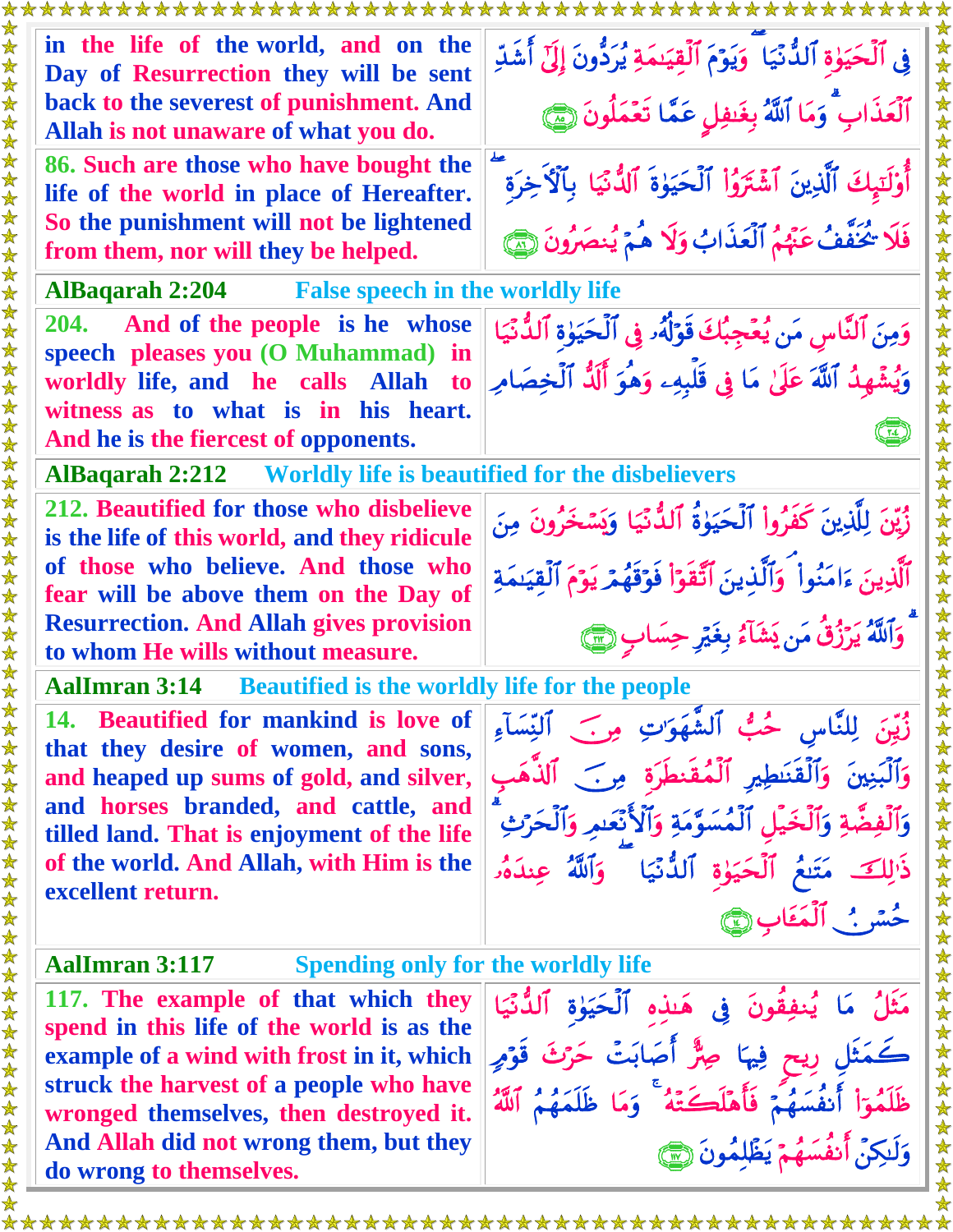| <b>AalImran 3:185</b><br><b>Worldly life and enjoyment of deception</b>                               |                                                                           |
|-------------------------------------------------------------------------------------------------------|---------------------------------------------------------------------------|
| 185. Every soul will taste death. And you<br>will only be paid in full your wages on                  | كُلُّ نَفۡسٍ ذَآبِقَةُ ٱلۡوَٰتِ ۗ وَإِنَّمَا نُوَفَّوۡتَ ۖ                |
| the Day of Resurrection. Then whoever<br>is removed from the Fire, and is                             | أُجُورَكُمْ يَوْمَ ٱلْقِيَىمَةِ ۖ فَمَن زُحْزِحَ عَنِ ٱلنَّارِ            |
| admitted to Paradise, then indeed, he is                                                              | وَأُدۡخِلَ ٱلۡجَنَّةَ فَقَدۡ فَازَ ۗ وَمَا ٱلۡحَيَوَٰةُ ٱلدُّنۡيَآ إِلَّا |
| successful. And the life of this world is<br>not but an enjoyment of deception.                       | مَتَنعُ ٱلْغُرُورِ رِيْبَيِّ                                              |
| AnNisa 4:74                                                                                           | Those who sell life of this world for Hereafter                           |
| 74. So let them fight in the cause of<br>Allah, those who sell the life of this                       | ♦ فَلَّيُقَنِتِلَ فِي سَبِيلِ ٱللَّهِ ٱلَّذِينَ يَشْرُونَ                 |
| world for the Hereafter. And whoever                                                                  | ٱلۡحَيَوٰةَ ٱلدُّنۡيَا بِٱلۡٱخِرَةِ ۚ وَمَن يُقَنِتِلَ فِى سَبِيلِ        |
| fights in the cause of Allah, and is<br>killed or gets victory, then We shall                         | ٱللَّهِ فَيُقْتَلَ أَوْ يَغْلِبْ فَسَوْفَ نُؤَتِيهِ أَجْرًا عَظِيمًا      |
| bestow upon him a great reward.                                                                       |                                                                           |
| AnNisa 4:94 Seeking the gains of the life of this world                                               |                                                                           |
| 94. O those who believe, when you go<br>forth (to fight) in the cause of Allah,                       | يَتَأَيُّهَا ٱلَّذِينَ ءَامَنُوٓاْ إِذَا ضَرَبَّتُمْ فِي سَبِيلِ ٱللَّهِ  |
| investigate carefully, and do not say to<br>him who greets you peace: "You are                        | فَتَبَيَّنُواْ وَلَا تَقُولُواْ لِمَنْ أَلْقَىٰٓ إِلَيْكُمُ ٱلسَّلَنَمَ   |
| not a believer." Seeking the profits of<br>the life of this world. For with Allah are                 | لَسْتَ مُؤْمِنًا تَبْتَغُونَ عَرَضَ ٱلْحَيَوٰة                            |
| plenteous spoils. Even thus (as he now                                                                | ٱلدُّنَيَا فَعِندَ ٱللَّهِ مَغَانِمُ كَثِيرَةٌ ۚ كَذَٰٰ لِكَ              |
| then Allah<br>before,<br>is) were<br>you<br><b>His</b><br>conferred<br>favors on<br>you,<br>$\bf{S0}$ | كُنتُم مِّن قَبَلُ فَمَرٍ ﴾ [اللَّهُ عَلَيْكُمْ فَتَبَيَّنُوٓا ۚ          |
| investigate carefully. Indeed, Allah is<br>ever informed of what you do.                              | إِنَّ ٱللَّهَ كَانَ بِمَا تَعْمَلُونَ خَبِيرًا ٢                          |
| AlAnaam 6:32 Life of this world is nothing but play and amusement                                     |                                                                           |
| 32. And the life of this world is not but<br>play and amusement. And the abode of                     | وَمَا ٱلْحَيَوٰةُ ٱلدُّنْيَآ إِلَّا لَعِبٌ وَلَهَوْ ۖ وَلَلدَّارُ         |
| the Hereafter is better for those who fear<br>(Allah). Will you not then understand.                  | ٱلۡٱ ۡخِرَةُ خَيۡرٌ لِّلَّذِينَ يَتَّقُونَ ۚ أَفَلَا تَعۡقلُونَ ۞         |
| <b>AlAnaam 6:94</b>                                                                                   | Life of this world is nothing but play and amusement                      |
| 70. And leave alone those who take their<br>religion for a play and amusement, and                    | وَذَرِ ٱلَّذِينَ ٱتَّخَذُواْ دِينَهُمْ لَعِبًا وَلَهْوًا وَغَرَّتْهُمُ    |
| whom the life of the world has deluded.<br>And remind with it (Quran) lest a soul                     | ٱلۡحَيَوٰةُ ٱللَّّنِّيَا ۚ وَذَكِّرۡ بِهِۦٓ أَن تُبۡسَلَ نَفۡسُ           |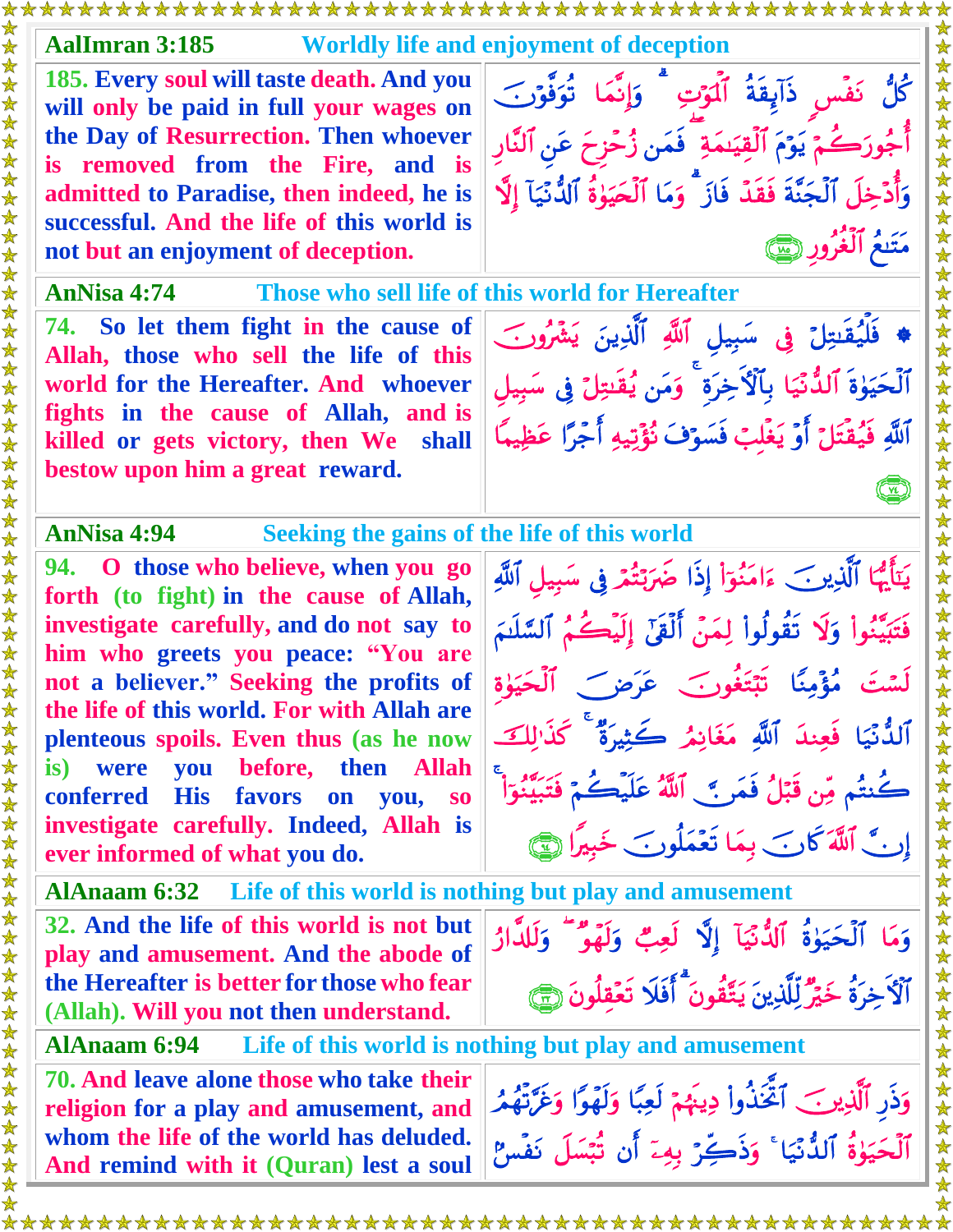## **be destroyed by what it has earned.**

## **AlAnaam 6:130 And the life of the world deceived them**

**130. "O you assembly of the jinns and the mankind, did not there come to you messengers from amongst you, reciting to you My verses, and warning you of the meeting of this Day of yours." They will say: "We bear witness against ourselves." And the life of the world deceived them. And they will bear witness against themselves that they were disbelievers.**

**يَنمَعْشَرَ آلجِنَّ وَٱلْإِنسِ ٱلْعَرَّ يَأْتِكُمْ رُسُلٌ مِّنكُمْ يَقْصُونَ عَلَيڪُمْ ءَايَنتِي وَيُنذِرُونَكُمْ لِقَاءَ**  وَغِرَّتْهُمُ ٱلْحَيَوٰةَ ٱلدَّنْيَا وَشَهْدُواْ عَلَيْ أَنفُسِهِمْ اَنْھُمْ کانُواْ ڪَنفِرينَ جَسَّيْ

قُلَّ مَنْ حَرَّمَ زِينَةَ ٱللَّهِ ٱلَّتِيَ ٱخْرَجَ لِعِبَادِهِۦ

وَٱلْطَيِّبَتِ مِنَ ٱلرِّزِقِ ۚ قُلَّ هِيَ لِلَّذِينَ ءَامَنُواْ فِي

ٱلْحَيَوٰةِ ٱلدُّنَّيَا ۖ خَالِصَةُ ۗ يَوۡمَ ٱلْقَيَنِمَةِ ۚ كَذَٰ ٰلِكَ

نُفَصِّلُ الْأَيَنِتِ لِقَوْمِرِ يَعْ*لَمُ*ونَ (٢)

بِ**مَا كَسَبَتْ هَيْ** 

**AlAaraf 7:32 Good things of life of the world are for the slaves of Allah**

**32. Say: "Who has forbidden the adornment of Allah which He has brought forth for His slaves and the good things of provision." Say: "They are for those who believe, in the life of this world, (and) exclusively on the Day of Resurrection." Thus, do We explain in detail the revelations for a people who have knowledge.**

**AlAaraf 7:51 In the worldly life do not take your religion as play** 

**51. Those who took their religion as an amusement and play, and the life of the world deceived them. So this day, We shall forget them, just as they forgot meeting of this Day of theirs. And as they used to repudiate Our signs.**

ٱلَّذِينَ ۖ ٱتَّخَذُواْ دِينَهُمْ لَهُوًا وَلَعِبًا وَغَرَّتَهُمُ ٱلْحَيَوٰةَ ٱلدُّنِّيَا ۖ فَٱلْيَوْمَ نَنْسَنَّهُمْ كُمَا نَسُواْ لِقَآءَ يَوۡمِهِمۡ هَـٰذَا وَمَا كَـٰانُواْ بِكَايَٰتِنَا يجحَدُو<u>ن هئ</u>

إِنَّ ٱلَّذِينَ ٱتَّخَذُواْ ٱلْعِجَّلَ سَيَنَاهُمْ غَضَبٌ مِّن

رَّبِّهِمْ وَذِلَةٌ فِي ٱلْحَيَوٰةِ ٱلدُّنِّيَا ۖ وَكُذَّٰ لِكَ نَجْزِي

المُفتَرِينَ ( ٢

大女女

**AlAaraf 7:152 Worshipping other than Allah is humiliation in the life of the world**

**152. Certainly, those who took the calf (for worship), wrath will come upon them from their Lord, and humiliation in the life of the world. And thus do We recompense those who fabricate lies.**

**AtTauba 9:38 Pleasure in the life of the world rather than the Hereafter.**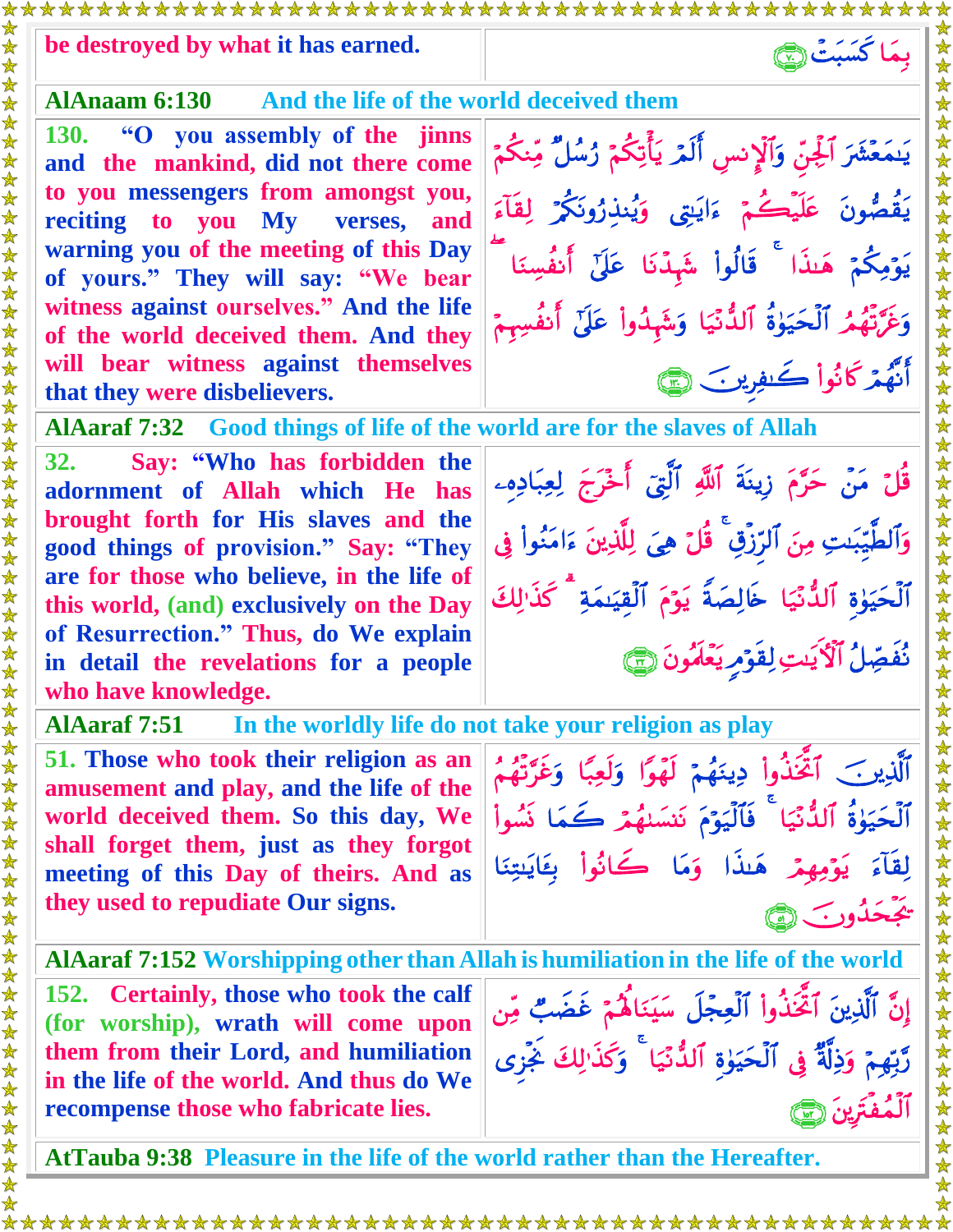| يَتَأَيُّهَا ٱلَّذِينَ ءَامَنُواْ مَا لَكُمْ إِذَا قِيلَ لَكُمْ<br>ٱنفِرُواْ فِي سَبِيلِ ٱللَّهِ ٱتَّاقَلَّتُمَّ إِلَى ٱلْأَرْض<br>女女<br>أَرَضِيتُم بِٱلْحَيَوٰةِ ٱلدُّنْيَا مِنَ ٱلْأَخِرَة <sup>ِ ۚ</sup> فَمَا<br>مَتَنعُ ٱلْحَيَوٰةِ ٱلدُّنّيَا فِى ٱلْأَخِرَةِ إِلَّا قَلِيلٌ هِمَي                                                                                                                                                                                                                                                                                                                                                                                                                                                                                                                                                                                                                                                                                                                                                                                                                                                                                                                                                                                                                |  |
|---------------------------------------------------------------------------------------------------------------------------------------------------------------------------------------------------------------------------------------------------------------------------------------------------------------------------------------------------------------------------------------------------------------------------------------------------------------------------------------------------------------------------------------------------------------------------------------------------------------------------------------------------------------------------------------------------------------------------------------------------------------------------------------------------------------------------------------------------------------------------------------------------------------------------------------------------------------------------------------------------------------------------------------------------------------------------------------------------------------------------------------------------------------------------------------------------------------------------------------------------------------------------------------------------------|--|
| <b>AtTauba 9:55</b> Allah's punishment in the life of this world                                                                                                                                                                                                                                                                                                                                                                                                                                                                                                                                                                                                                                                                                                                                                                                                                                                                                                                                                                                                                                                                                                                                                                                                                                        |  |
| فَلَا تُعۡجِبۡكَ أَمۡوَالُهُمۡ وَلَآ أَوۡلَٰكُمُمۡ ۚ إِنَّمَا يُرِيدُ<br>法安女<br>ٱللَّهُ لِيُعَذِّبَهُم بِهَا فِي ٱلْحَيَوٰةِ ٱلدُّنَّيَا وَتَزْهَقَ<br>法女女<br>أَنفُسُهُمْ وَهُمْ كَفِرُونَ ١                                                                                                                                                                                                                                                                                                                                                                                                                                                                                                                                                                                                                                                                                                                                                                                                                                                                                                                                                                                                                                                                                                            |  |
| away while they are disbelievers.<br>$\bigstar$<br>Are you content with the life of this world<br><b>Younus 10</b><br>$\bigstar$                                                                                                                                                                                                                                                                                                                                                                                                                                                                                                                                                                                                                                                                                                                                                                                                                                                                                                                                                                                                                                                                                                                                                                        |  |
| 女女女女女女女女女<br>إِنَّ ٱلَّذِينَ لَا يَرْجُونَ لِقَآءَنَا وَرَضُواْ<br>بِٱلۡحَيَوٰةِ ٱلدُّنۡيَا وَٱطۡمَأۡنُوا۟ ٕ ۖ وَٱلَّذِينَ ۖ هُمۡ عَنۡ<br>ءَايَتِنَا غَيفلُونَ                                                                                                                                                                                                                                                                                                                                                                                                                                                                                                                                                                                                                                                                                                                                                                                                                                                                                                                                                                                                                                                                                                                                          |  |
| فَلَمَّآ أَجْنَهُمْٓ إِذَا هُمْٓ يَبۡغُونَ فِى ٱلۡأَرۡضِ بِغَيۡمِ<br>ٱلۡحَقِّ ۚ يَتَأَيُّهَا ٱلنَّاسُ إِنَّمَا بَغَيۡكُمۡ عَلَىٰٓ أَنفُسِكُمْ<br>مَّتَنعَ ٱلۡحَيَوٰةِ ٱللَّٰٓئَيَا ۗ ثُمَّرَ إِلَيۡنَا ۚ مَرۡجِعُكُمۡ<br>فَنُنَبِّئُكُم بِمَا كُنتُمْ تَعْمَلُوبَ ١                                                                                                                                                                                                                                                                                                                                                                                                                                                                                                                                                                                                                                                                                                                                                                                                                                                                                                                                                                                                                                     |  |
| 《女女女女女女女女女女女女女女女女女女女女女女女女女女<br>إِنَّمَا ۖ مَثَلُ ٱلْحَيَوٰةِ ٱلدُّنۡيَا كَمَآءٍ أَنزَلۡنَـٰهُ ۚ مِنَ<br>ٱلسَّمَآءِ فَٱخْتَلَطَ بِهِۦ نَبَاتُ ٱلْأَرْضِ مِمَّا يَأْكُلُ<br>ٱلنَّاسُ وَٱلْأَنْعَسُ حَتَّىٰٓ إِذَآ أَخَذَتِ ٱلْأَرْضُ<br>زُخْرُفَهَا وَٱزَّيَّنَتْ وَظَنَّ ۚ أَهْلُهَآ أَيَّهُمْ قَلْاِرُونَ<br>that they have powers of disposal over<br>عَلَيْهَآ أَتَنهَآ أَمْرُنَا لَيۡلاً أَوۡ بَارًا فَجَعَلۡنَهَا                                                                                                                                                                                                                                                                                                                                                                                                                                                                                                                                                                                                                                                                                                                                                                                                                                                                                   |  |
| 38. O those who believe, what is with<br>you, when it is said to you, march forth<br>in the way of Allah, you adhere heavily<br>to the earth. Do you take pleasure in the<br>life of the world rather than the<br>Hereafter. So what is the enjoyment of<br>the life of this world as compared with<br>So let not amaze you (O<br>Muhammad), their wealth, nor their<br>children. Allah only intends to punish<br>them through them in the life of the<br>world, and that their souls shall pass<br>7. Indeed, those who do not expect the<br>meeting with Us, and are content with<br>the life of the world, and are satisfied<br>with it. And those who are neglectful of<br>23. Then when He has delivered them,<br>behold, they rebel in the earth without<br>right. O mankind, your rebellion is only<br>against your own selves. An enjoyment<br>of the life of the world, then unto Us is<br>your return, then We shall certainly<br>24. The example of the life of the world<br>is only as water that We send down<br>from the sky, then by its mingling<br>arises the produce of the earth, which<br>men and cattle eat. Until when the<br>ornaments<br>and is beautified, and its people think<br>it, there reaches to it Our command by<br>make it a<br>harvest clean mown, as if it had not |  |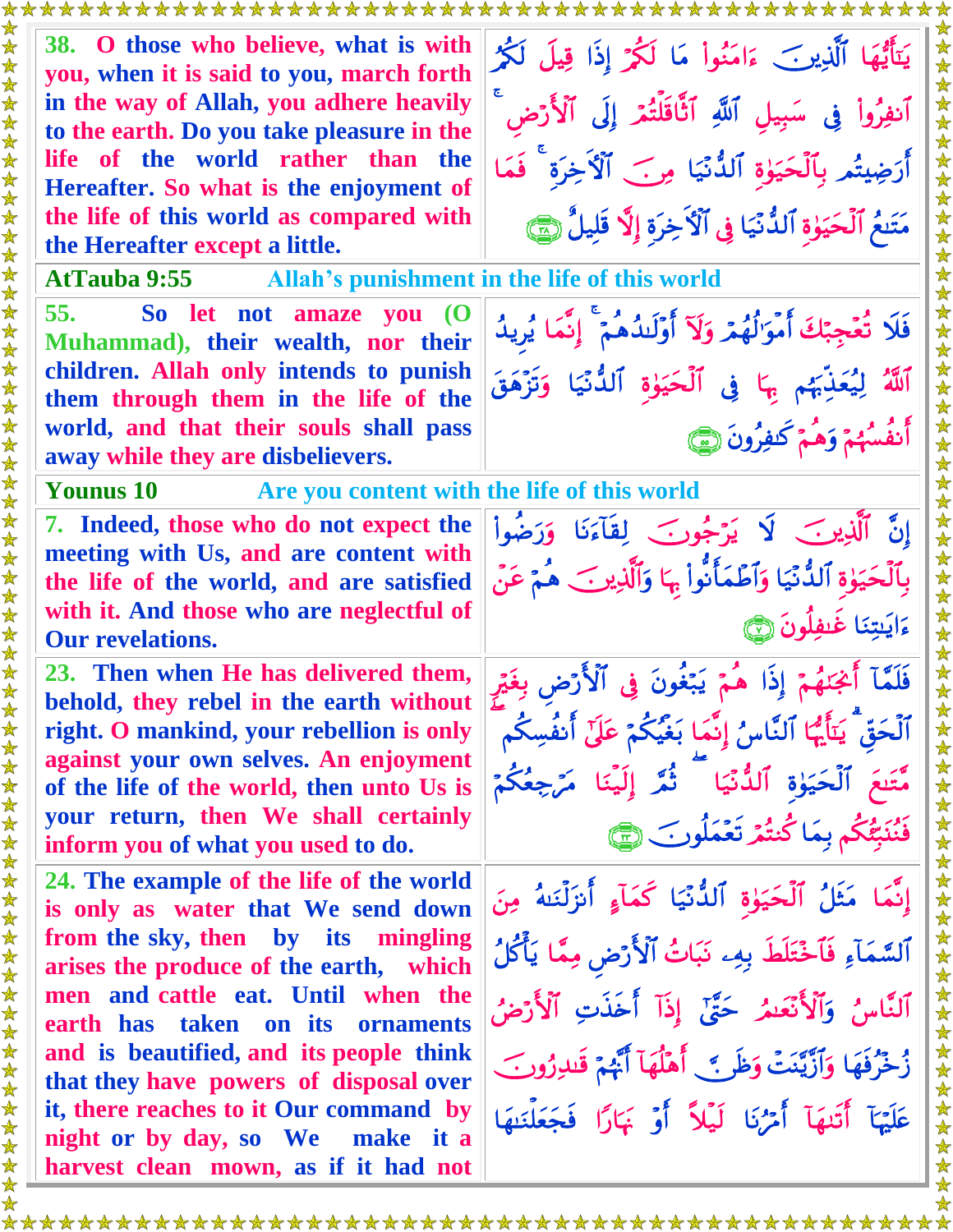| flourished the day before. Thus do We<br>explain the revelations for a people who<br>give thought.                             | حَصِيدًا كَأَن لَّمْ تَغْرَبَ بِٱلْأَمْسِ ۚ كَذَٰ لِكَ<br>نُفَصِّلُ ٱلْأَيَدِ لِقَوْمِ يَتَفَكَّرُونَ ٢                        |
|--------------------------------------------------------------------------------------------------------------------------------|--------------------------------------------------------------------------------------------------------------------------------|
| Those who believed and used to<br>63.<br>fear (Allah).                                                                         | ٱلَّذِينَ ءَامَنُواْ وَكَانُواْ يَتَّقُونَ ۞                                                                                   |
| 64. For them are good tidings in the life<br>of the world and in the Hereafter. The                                            | لَهُمُ ٱلْبُشْرَىٰ فِي ٱلْحَيَوٰةِ ٱلدُّنَيَا وَفِي ٱلْأَخِرَةِ<br>لَا تَبْدِيلَ لِكَلِّمَتِ ٱللَّهِ ۚ ذَٰالِكَ هُوَ ٱلْفَوْزُ |
| words of Allah shall not change. That is<br>the supreme success.                                                               |                                                                                                                                |
| 88. And Moses said: "Our Lord, indeed<br><b>You have given Pharaoh and his chiefs</b>                                          | وَقَالَتُ مُوسَىٰ رَبَّنَآ إِنَّكَ ءَاتَيۡتَ فِرۡعَوۡنَ ۖ                                                                      |
| splendor and wealth in the life of the<br>world. Our Lord, that they may lead                                                  | وَمَلَأَهُ ۚ زِينَةً وَأَمْوَ'لاً ۚ فِى ٱلۡحَيَوٰةِ ٱللَّٰٓئَيَا رَبَّنَا<br>لِيُضِلُواْ عَنِ سَبِيلِكَ                        |
| (people) astray from Your path."<br>98. So why was there not a township that                                                   | فَلَوْلَا كَانَتْ قَرْيَةٌ ءَامَنَتْ فَنَفَعَهَآ إِيمَنُهَآ إِلَّا قَوْمَ                                                      |
| believed so its belief benefited it, except<br>the people of Jonah. When they believed,<br>We removed from them the punishment | يُونُسَ لَمَّآ ءَامَنُوا۟ كَشَفْنَا عَنْهُمْ عَذَابَ ٱلۡخِزْى                                                                  |
| of disgrace in the life of the world, and<br>We gave them comfort for a while.                                                 | فِي ٱلْحَيَوٰةِ ٱلدُّنِّيَا وَمَتَّعْنَاهُمْ إِلَىٰ حِينِ ١                                                                    |
| Houd 11:15-16 Whoever desires the life of this world - He gets it                                                              |                                                                                                                                |
| 15. Whoever desires the life of the world<br>and its adornments, We shall pay in full                                          | مَن كَانَ يُرِيدُ ٱلْحَيَوٰةَ ٱلدُّنِّيَا وَزِينَتَهَا نُوَفِّ إِلَيْهِمْ                                                      |
| to them their deeds therein. And they<br>will have no diminution therein.                                                      | أَعْمَلَهُمْ فِيهَا وَهُمْ فِيهَا لَا يُبْخَسُونَ ٢                                                                            |
| They are those for whom there is<br><b>16.</b><br>nothing in the Hereafter, except Fire.                                       | أَوْلَتِهِكَ ٱلَّذِينَ لَيْسَ لَهُمْ فِي ٱلْأَخِرَةِ إِلَّا ٱلنَّارُ ۖ                                                         |
| And lost is what they did therein, and<br>worthless is that which they used to do.                                             | وَحَبِطَ مَا صَنَعُواْ فِيهَا وَبَنْطِلٌ مَّا كَانُواْ                                                                         |
| ArRaad 13:26,34 Life of this world compared to Hereafter                                                                       |                                                                                                                                |
| 26. Allah increases the provision for                                                                                          |                                                                                                                                |
| whom He wills, and straitens (it for                                                                                           | ٱللَّهُ يَبْسُطُ ٱلرِّزْقَ لِمَن يَشَآءُ وَيَقۡلِنُ ۚ وَفَرحُواْ                                                               |
| whom He wills), and they rejoice in the                                                                                        | بِٱلۡحَيَوٰةِ ٱلدُّنۡيَا وَمَا ٱلۡحَيَوٰةُ ٱلدُّنۡيَا فِى ٱلۡٱخِرَةِ                                                           |
| life of the world. While the life of the<br>world is not, as compared with the                                                 |                                                                                                                                |
| Hereafter, except (a brief) enjoyment.                                                                                         |                                                                                                                                |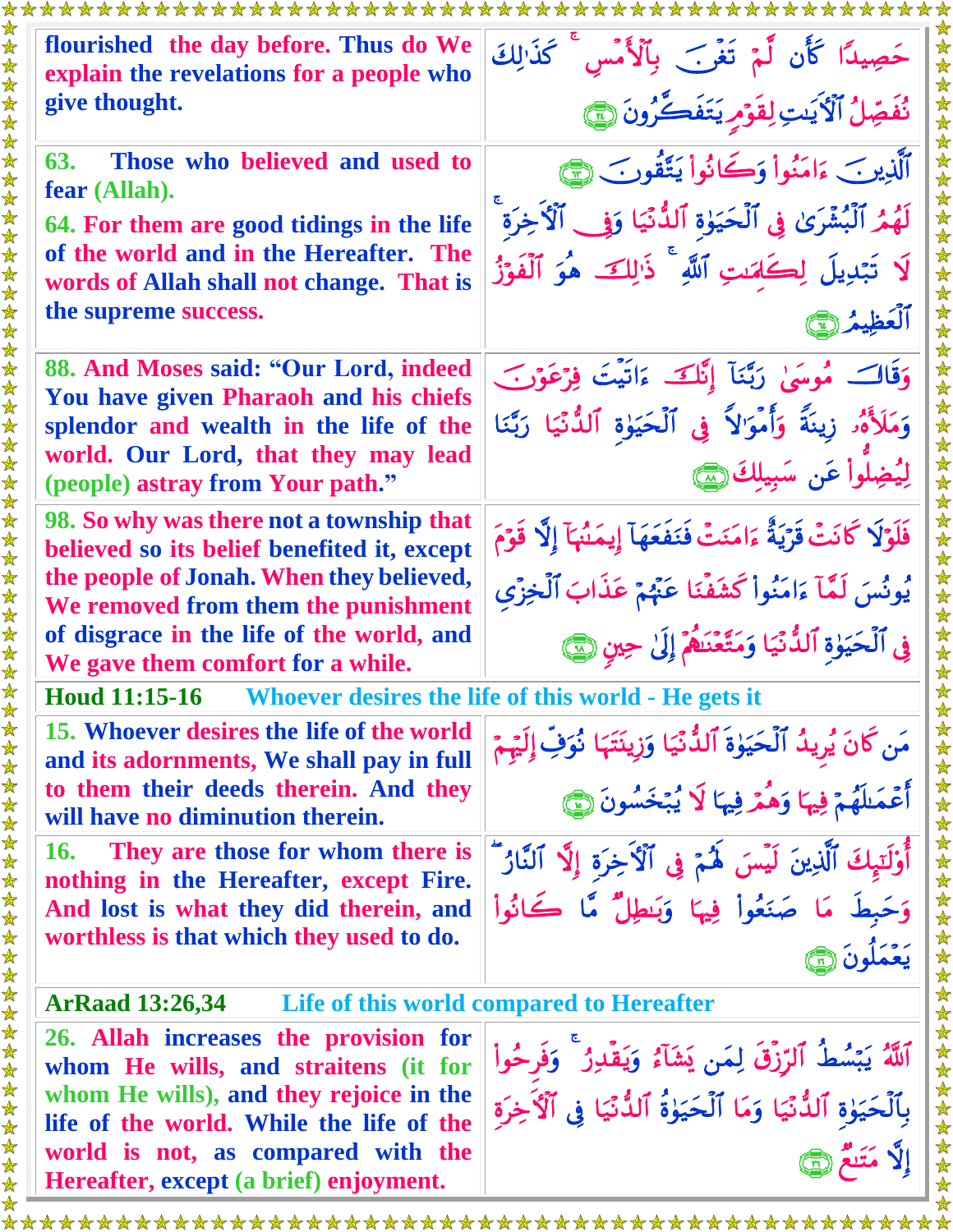**34. For them is a punishment in the life of the world, and the punishment of the Hereafter is more severe. And they do not have against Allah any protector.** هُمْ عَذَابٌ فِي أَلْحَيَوْةِ ٱلدُّنْيَا ۖ وَلَعَذَابُ ٱلْأَخِرَةِ أَشَقَّ وَمَا لَهُم مِّنَ اللَّهِ مِن وَاقِ لَهِ إِنَّ **Ibrahim 14:3,27 Loving the life of this world over Hereafter 3. Those who love the life of this world over the Hereafter, and hinder (people) from the path of Allah and seek therein crookedness, such are in error, far away.**  ٱلَّذِينَ يَسۡتَحِبُّونَ ٱلۡحَيَوٰةَ ٱللَّانِّيَا ۚ عَلَى ٱلۡاَّخِرَة وَيَصُدُّونَ ۖ عَنِ سَبِيلِ ٱللَّهِ وَيَبْغُونَهَا عِوَجًا أَوْلَتِيكَ فِي ضَلَالٍ بَعِيدِ (صَ **27. Allah keeps firm those who believe, by a firm saying, in the life of this world and in the Hereafter. And Allah will cause to go astray those who are wrong doers. And Allah does what He wills.** يُثْبِّتُ ٱللَّهُ ٱلَّذِينَ ۖ ءَامَنُواْ بِٱلْقَوْلِ ٱلثَّابِتِ فِي آلْحَيُّوٰة ٱلدُّنَّيَا وَوْ ﴾ الْأَخِرَة ۖ وَيُضِلُّ ٱللَّهُ أَلْطَبْلُمِينَ ۖ وَيَفْعَلُ أَلَلَّهُ مَا يَشَأْءُ الَّهَ ﴾ **AnNahal 16:107 Loving the life of this world over Hereafter 107. That is because they love the life of the world over the Hereafter, and that Allah does not guide the people who disbelieve.** ذَٰ لِكَ ۖ بِأَنهُمُ ٱسۡتَحَبُّوا۟ ٱلۡحَيَوٰةَ ٱلدُّنۡيَا ۚ عَلَى أَلَا خِرَةٍ وَأَرِ ۚ لَّاللَّهَ لَا يَهْدِى ٱلْقَوْمَ ٱلْكَـٰفِرِينَ  $\begin{pmatrix} 1 & 1 \\ 1 & 1 \end{pmatrix}$ **AlKahaf 18:28,45,46,104 Desiring adornments of the life of this world 28. And keep yourself patient with those who call upon their Lord in the morning and the evening, seeking His countenance. And let not your eyes overlook them, desiring adornments of the life of the world. And do not obey him whose heart We have made heedless of Our remembrance, and who follows his own desire and whose affair has been abandoned.**  وَأَصَّبِرُ نَفْسَكَ مَعَ ٱلَّذِينَ يَدَّعُونَ ۚ رَبَّهُم بِٱلْغَدَوٰةِ وَٱلْعَشِيِّ يُرِيدُونَ وَجِّهَهُۥ وَلَا تَعَدُّ عَينَاكَ عَنَّهُمْ تَرِيدُ زِينَةِ الْحَيَوٰةِ الْذُّنِّيَا ۖ وَلَا تَطِعُ مَنْ أَغْفَلْنَا قُلْبَهُۥ عَن ذِكْرِنَا وَأَتَّبَعَ هَوَلَهُ وَكَانَ ۖ أمرَهُ وَأَطَأَ لِيلَ **45. And set forth to them the similitude of the life of the world, as water which We send down from the sky, so the vegetation of the earth mingles with it, then it becomes dry stubble that the winds scatter. And Allah is Perfect in Ability over all things.** وَأَصَّرِبِّ لَهُم مَّثْلَ أَلْحَيَوْةِ ٱلدُّنِّيَا كَمَآءِ أَنزَلْنَلَهُ مِنَ ٱلسَّمَاءِ فَٱخْتَلَطَ بِهِۦ نَبَاتُ ٱلْأَرْضِ فَأَصَّبَحَ هَشِيمًا تَذْرُوهُ ٱلرِّيَنِحُ ۖ وَكَانَ ٱللَّهُ عَلَىٰ کُل شيء مُقتَدِرًا هُمَّا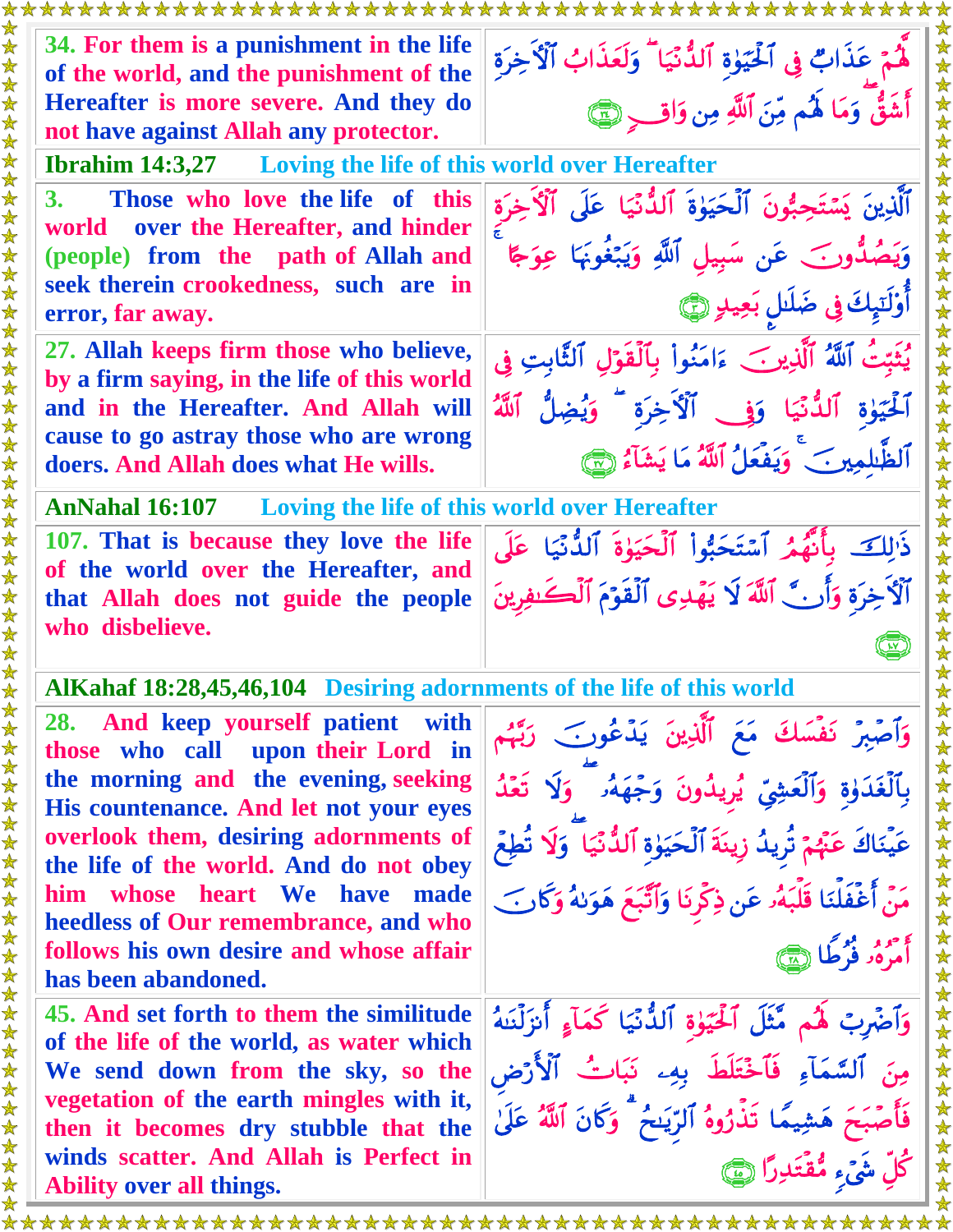| 46.<br>better in respect of hope.                                                     | Wealth and children are the<br>adornment of the life of this world. And<br>the righteous deeds which endure are<br>better with your Lord for reward, and                                                 | ٱلْمَالُ وَٱلۡبُنُونَ زِينَةُ ٱلۡحَيَوٰةِ ٱللَّٰئَيَا ۖ وَٱلۡبَـٰقِيَدتُ<br>ٱلصَّابِحَنُ خَيْرٌ عِندَ رَبِّكَ ثَوَابًا وَخَيْرٌ أَمَلاً ۞                               |
|---------------------------------------------------------------------------------------|----------------------------------------------------------------------------------------------------------------------------------------------------------------------------------------------------------|-------------------------------------------------------------------------------------------------------------------------------------------------------------------------|
| think that they are doing good in work.                                               | 104. Those whose efforts have been<br>wasted in the life of the world, and they                                                                                                                          | ٱلَّذِينَ ضَلَّ سَعَّيْهُمْ فِى ٱلْحَيَوٰةِ ٱلدُّنَّيَا وَهُمْ<br>يَحْسَبُونَ أَنَّهُمْ يُحْسِنُونَ صُنْعًا ١                                                           |
| Taha 20:72,131 Injustice may only be done in the life of this world                   |                                                                                                                                                                                                          |                                                                                                                                                                         |
|                                                                                       | 72. They said: "We shall never prefer<br>you above what has come to us of the<br>clear proofs, and (above) Him who<br>created us. So decree whatever you will<br>decree. You can only decree (regarding) | قَالُواْ لَن نُؤْثِرَكَ عَلَىٰ مَا جَآءَنَا مِنَ ٱلْبَيِّنَتِ<br>وَٱلَّذِى فَطَرَنَا ۖ فَٱقۡض مَآ أَنتَ قَاض ۖ إِنَّمَا<br>تَقَضِى هَنذِهِ ٱلْحَيَوٰةَ ٱلدُّنَيَآ لِسَّ |
| this life of the world."                                                              |                                                                                                                                                                                                          |                                                                                                                                                                         |
|                                                                                       | 131. And do not strain your eyes towards<br>that by which We have given enjoyment                                                                                                                        | وَلَا تَمُدَّنَّ عَيْنَيْكَ إِلَىٰ مَا مَتَّعْنَا بِهِۦٓ أَزْوَٰجًا                                                                                                     |
|                                                                                       | to various groups of them, the splendor                                                                                                                                                                  | مِّئْهُمْ زَهْرَةَ ٱلْحَيَوٰةِ ٱلدُّنْيَا لِنَفْتِنَهُمْ فِيهِ ۚ وَرِزْقُ                                                                                               |
|                                                                                       | of the life of this world, that We may                                                                                                                                                                   | دَبِّكَ خَيْرٌ وَأَبْقِيٰ هِمْ إِ                                                                                                                                       |
|                                                                                       | test them thereby. And the provision of                                                                                                                                                                  |                                                                                                                                                                         |
|                                                                                       | your Lord is better and more enduring.<br>AlMominoon 23:33 Luxuries in the worldly life may lead to disbelief                                                                                            |                                                                                                                                                                         |
|                                                                                       |                                                                                                                                                                                                          |                                                                                                                                                                         |
|                                                                                       | 33. And the chiefs of his people said,<br>those (chiefs) who had disbelieved and                                                                                                                         | وَقَالَ ٱلْمَلَأُ مِن قَوْمِهِ ٱلَّذِينَ كَفَرُواْ وَكَذَّبُواْ بِلِقَآءِ                                                                                               |
| 女女女女女女女女女                                                                             | denied the meeting of the Hereafter and<br>to whom We had given the luxuries in                                                                                                                          | ٱلْأَخِرَة وَأَتَرَفَنَهُمْ فِي ٱلْحَيَوٰةِ ٱلدُّنْيَا مَا هَنذَآ إِلَّا                                                                                                |
|                                                                                       | the worldly life: "This is not but a human                                                                                                                                                               | بَيْتُهُ مِّثْلُكُمْ يَأْكُلُ مِمَّا تَأْكُلُونَ مِنَّهُ وَيَشْرَبُ مِمَّا                                                                                              |
|                                                                                       | being like you. He eats of that from which<br>you eat, and drinks of what you drink."                                                                                                                    |                                                                                                                                                                         |
| <b>AnNoor 24:33</b><br>Compelling slave girls for the gains in the life of this world |                                                                                                                                                                                                          |                                                                                                                                                                         |
|                                                                                       | 33. And do not compel your slave girls<br>to prostitution if they would desire their                                                                                                                     | وَلَا تُكُرِهُواْ فَتَيَسِكُمْ عَلَى ٱلْبِغَآءِ إِنَّ أَرَدْنَ                                                                                                          |
|                                                                                       | chastity, that you may seek enjoyment<br>of the life of the world. And whoever                                                                                                                           | تَحَصُّنًا لِّتَبْتَغُواْ عَرَضَ ٱلْحَيَوٰةِ ٱلدُّنِّيَا ۚ وَمَن                                                                                                        |
| compulsion,<br>their                                                                  | would compel them, then indeed after<br><b>Allah</b><br>will<br>be                                                                                                                                       | يُكِّرِهِهُنَّ فَإِنَّ ٱللَّهَ مِنْ بَعْدِ إِكْرَاهِهِنَّ غَفُورٌ                                                                                                       |
| <b>Forgiving, Merciful.</b>                                                           |                                                                                                                                                                                                          |                                                                                                                                                                         |
| AlQasas 28:60,61,79<br>What is with Allah is better than the life of this world       |                                                                                                                                                                                                          |                                                                                                                                                                         |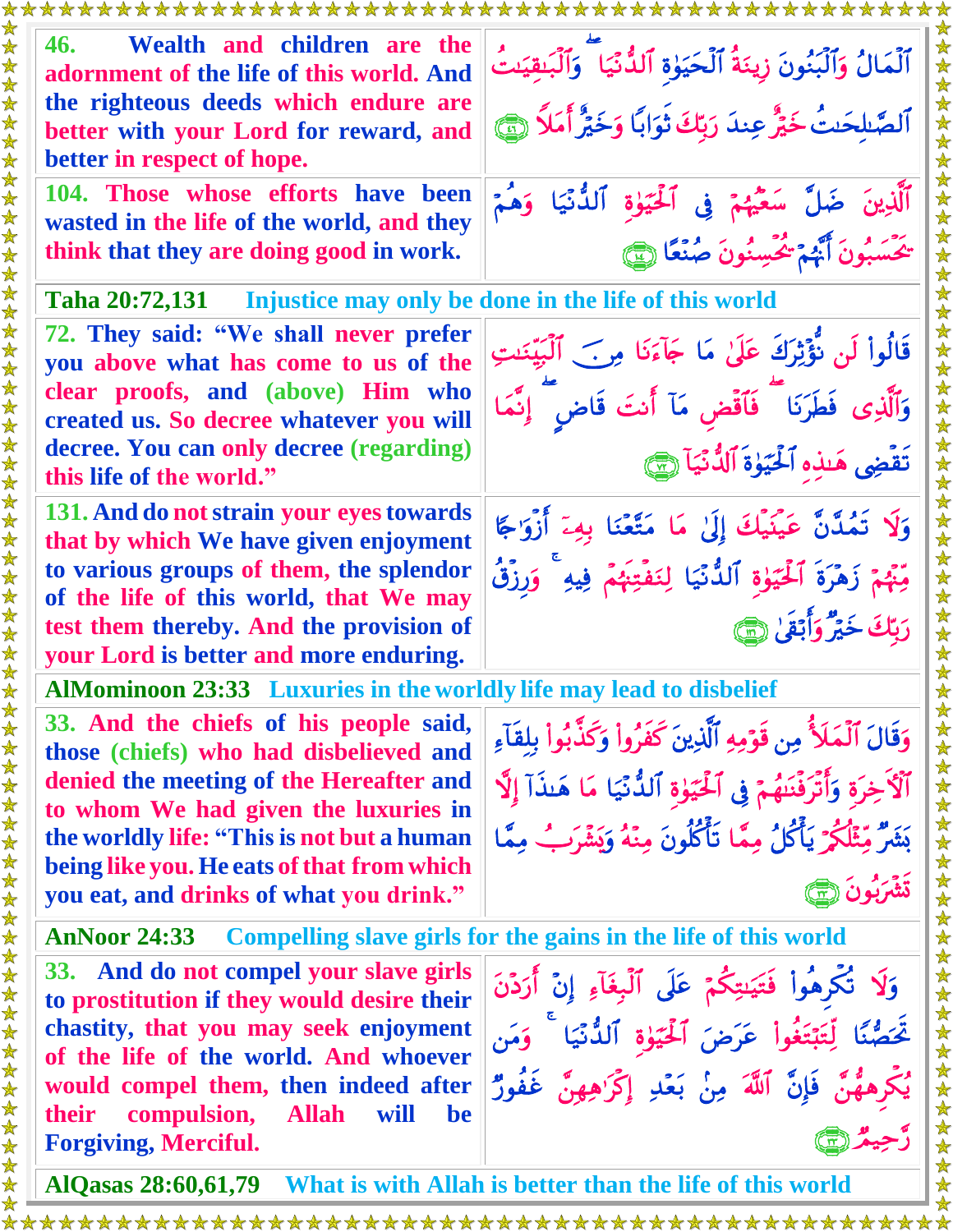| 60. And whatever you have been given                                                    |                                                                                                                                                        |
|-----------------------------------------------------------------------------------------|--------------------------------------------------------------------------------------------------------------------------------------------------------|
| of the things is an enjoyment of the life                                               | وَمَاۤ أُوتِيتُم مِّن شَىۡءِ ۖ فَمَتَنعُ ۗ اَلۡحَيَوٰةِ ۗ اَلَدُّنَيَا<br>وَزِينَتُهَا ۚ وَمَا عِندَ اَللَّهِ خَيْرٌ وَأَبۡقَىٰٓ ۚ أَفَلَا تَعۡقِلُونَ |
| of the world and its adornment. And<br>that which is with Allah is better and           |                                                                                                                                                        |
| more lasting. Have you then no sense.                                                   |                                                                                                                                                        |
| 61. Then is he whom We have promised<br>an excellent promise, which he will find        | أَفَمَن وَعَدْنَهُ وَعْدًا حَسَنًا فَهُوَ لَلقِيهِ كَمَن                                                                                               |
| (true), like him whom We have made to<br>enjoy the comfort of the life of the           | مَّتَّعۡنَـٰهُ مَتَنَعَ ٱلۡحَيَوٰةِ ٱلدُّنۡيَا ثُمَّ هُوَ يَوۡمَ ٱلۡقِيَنمَةِ                                                                          |
| world. Then he will be, on the Day of<br><b>Resurrection, among those brought.</b>      | مِنَ ٱلْمُحْضَرِينَ (٢٦                                                                                                                                |
| 79. Then he came out before his people<br>in his adornment. Those who desired           | فَخَرَجَ عَلَىٰ قَوْمِهِ ۖ فِى زِينَتِهِ ۚ قَالَ ٱلَّذِينَ                                                                                             |
| the life of the world said: "Oh, would<br>that we had the like of what has been         | يُرِيدُونَ ٱلْحَيَوٰةَ ٱلدُّنْيَا يَللَّيَتَ لَنَا مِثْلَ مَآ                                                                                          |
| given to Korah. Indeed, he is the owner<br>of a great fortune."                         | أُوتِي قَنُرُونُ إِنَّهُۥ لَذُو حَظٍّ عَظِيمٍ ۞                                                                                                        |
| <b>AlAnkaboot 29:25,64</b> Loving only the life of this world                           |                                                                                                                                                        |
| 25. And he (Abraham) said: "You have<br>taken only idols other than Allah. The          | وَقَالَ إِنَّمَا ٱتَّخَذَّتُم مِّن دُونِ ٱللَّهِ أُوۡثَنَاٗ مَّوَدَّةَ                                                                                 |
| love between you is (only) in the life of<br>the world. Then<br>on the Day of           | ِ مِنْكُمْ فِي ٱلْحَيَوٰةِ ٱلدُّنْيَا ۖ ثُمَّرَ يَوۡمَ ٱلۡقِيَىمَةِ يَكۡفُرُ                                                                           |
| <b>Resurrection you will deny one another,</b><br>and you will curse one another, and   | بَعْضُكُم بِبَعْضٍ وَيَلَعَنُ بَعْضُكُم بَعْضًا                                                                                                        |
| your abode will be the Fire, and you<br>shall not have any helpers."                    | وَمَأْوَلِكُمُ ٱلنَّارُ وَمَا لَكُم مِّن نَّصِرِينَ (٢٦                                                                                                |
| life of this world is<br>64. And the<br>nothing but an amusement and play.              | وَمَا هَنِدِهِ ٱلْحَيَوٰةُ ٱلدُّنْيَآ إِلَّا لَهَوٌّ وَلَعِبٌّ وَإِنَّ                                                                                 |
| And indeed, the home of the Hereafter,<br>that is indeed the life, if they (but)        | ٱلدَّارَ ٱلْأَخِرَةَ لَهِيَ ٱلْحَيَوَانُ ۚ لَوۡ كَانُواْ<br>تعَلَّمُونَ لِيْنَ                                                                         |
| knew.                                                                                   |                                                                                                                                                        |
| 女女女女女女女女女女女女女女女女女女女女女女女女女女<br><b>ArRoom 30:7</b><br>Knowing only the life of this world |                                                                                                                                                        |
| 7. They know what is apparent of the<br>life of the world, and they, about the          | يَعْلَمُونَ ظَنهِرًا مِّنَ ٱلْحَيَوٰةِ ٱلدُّنْيَا وَهُمْ                                                                                               |
| Hereafter, they are heedless.                                                           | .<br>اَلَّأَخِرَة هُرَ غَيْفِلُونَ ٢                                                                                                                   |
| <b>Luqman 31:33</b><br>Let not deceive you the life of the world                        |                                                                                                                                                        |
| 33. O mankind: "Fear your Lord and<br>fear a Day when no father shall avail             | يَتَأَيُّهَا ٱلنَّاسُ ٱتَّقُواْ رَبَّكُمْ وَٱخْشَوَاْ يَوْمًا<br>$\sum_{i=1}^{n}$                                                                      |